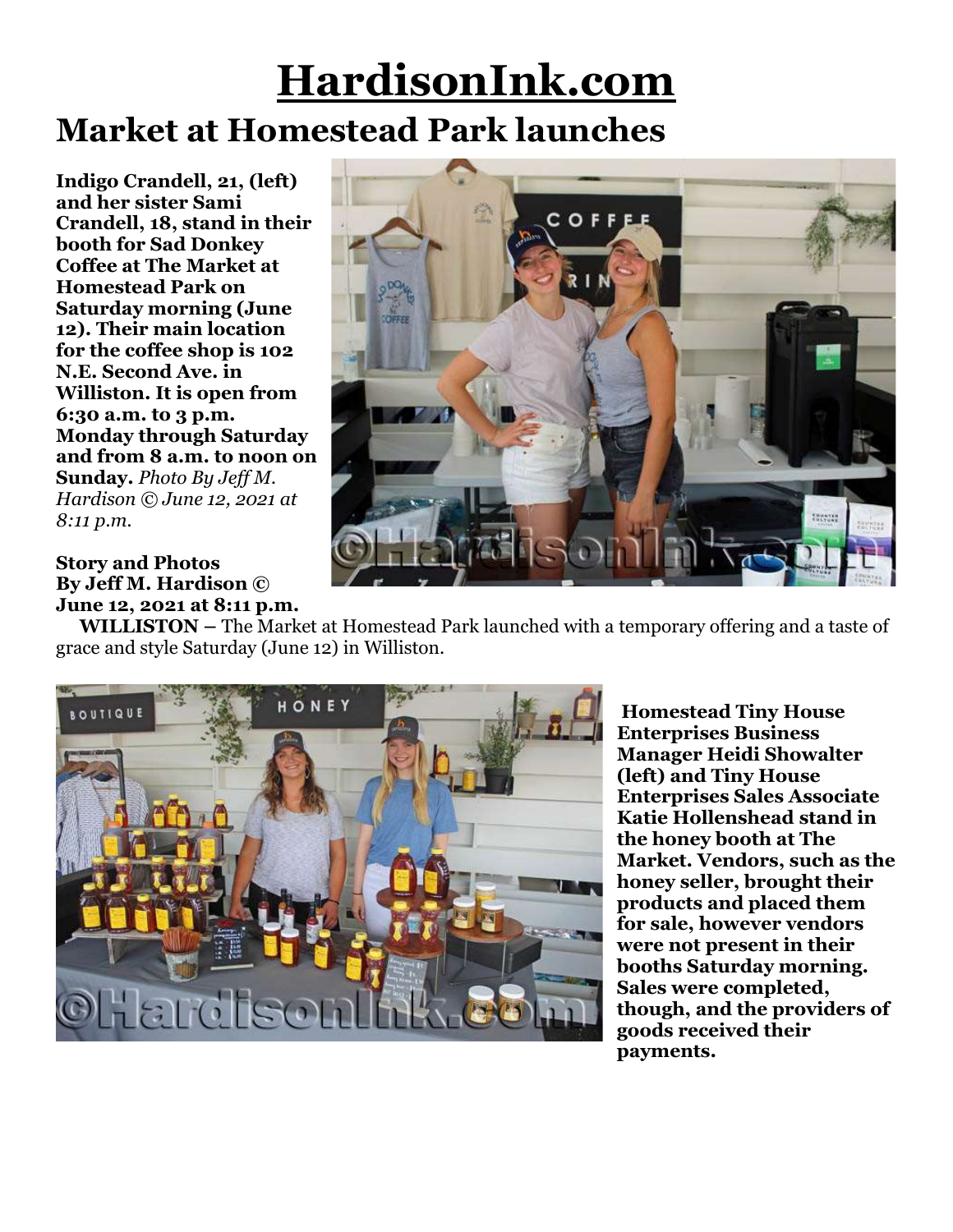The second day of the two-day event is set for tomorrow (Sunday, June 13). Developers Matt Crandell and Kevin West, who are co-founders of Homestead Tiny House Co., with support from Homestead Tiny Enterprises LLC partners Chase Crandell, Indigo Crandell, Sami Crandell and Zac Crandell, Matt's children, are bringing Homestead Park into existence. Of course, demolition, waste removal and construction crews are involved in this lengthy process as well.

 Zac Crandell is only 12 years old, but his father Matt Crandell said he wants all four children to learn about business by participating hands-on with the experience of owning and operating ventures. That is why Matt Crandell made the four siblings equal partners in Homestead Tiny Enterprises LLC of Dunnellon, he said. Matt Crandell is the registered agent of this venture, though, according to records.

**This view of the former Winn-Dixie Shopping Center in Williston, on SR 121 near Northeast 50th Street, shows where The Market at Homestead Park will be located when it is built as a permanent structure. The Market was under a tent Saturday and Sunday to show people the** 



**high quality of items that are planned for the day when it becomes regularly active.**



**In this graphic representation, provided via email by Kevin West, the future scene of The Market and Sad Donkey Coffee at Homestead Park is planned to look like this.**

 Once the scene of a thriving Winn-Dixie and other retail outlets, which then fell into a deep abyss of slum and blight,

Homestead Park is the future development that is currently being built.

 West said the first part of this multiuse facility will be The Market. It will include 15 spots for vendors in an open-air setting. On Saturday and Sunday there were samples of the types of quality the developers want for that part of Homestead Park.

Every vendor will be screened to assure they provide buyers with the highest quality of items. On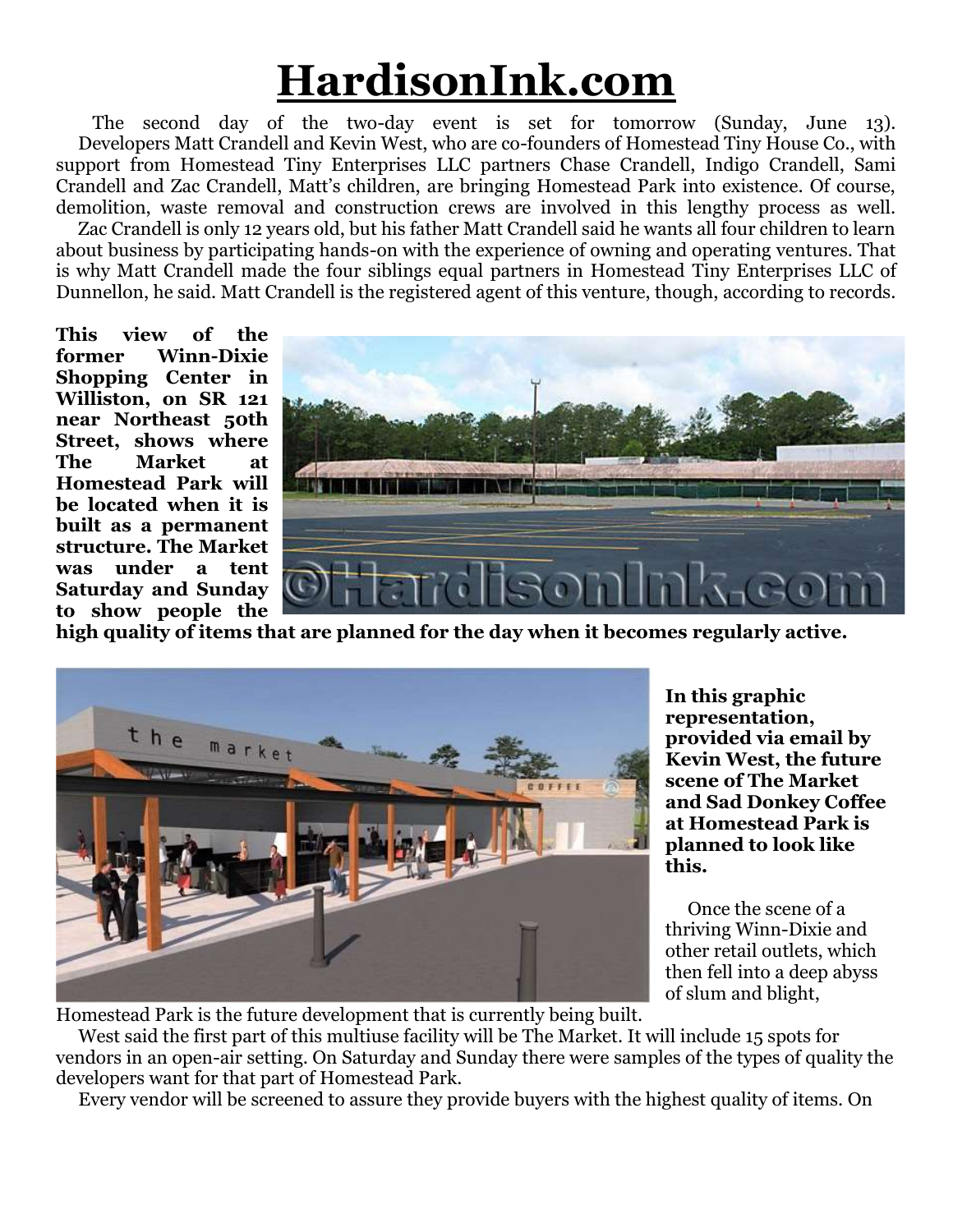Saturday, there were of artworks, plants, clothes and jewelry in a boutique setting, locally harvested honey, homemade jerky, locally grown produce, furniture and coffee from Sad Donkey Coffee.



**Visitors entering The Market see two Homestead Tiny Houses on display at either side of the entrance. The houses on wheels are for people to walk through and discuss which colors and other options they want as they are built for them. These range in the \$62,950 to \$67,950 range. Tiny Houses are built on trailers and remain on those wheels.**

 While the Homestead Park venture is set for the future, there are a couple of enterprises active in Williston already.

 Homestead Tiny House Resort is a bed and breakfast in Williston in the area of Northeast First Avenue and Second Street. People can rent a tiny house to stay in there.

 The Sad Donkey Coffee Shop is run by Indigo and Sami Crandell, although all four Crandell siblings founded it. Sami told how it got its name.

 When she came down to Ocala from the Atlanta area, Sami would compete in eventing horse competitions. Eventing is an equestrian event where a single horse and rider combine and compete against other equestrians across the three disciplines of dressage, cross-country, and show jumping.

 Sami said her horse was big, gray and it had long ears. She said it looked sad, and that is why her family called it "Sad Donkey" even though it was a horse. The horse's real name was Theo.

 Sami sold Theo to another rider some time ago, however the Sad Donkey name was the winner for the coffee shop's name.

**This is the front of one of** 

**the two tiny houses brought to the event. The two windows at the top are for viewing out of the lofts of the structure, which can be reached by the stairs inside.**

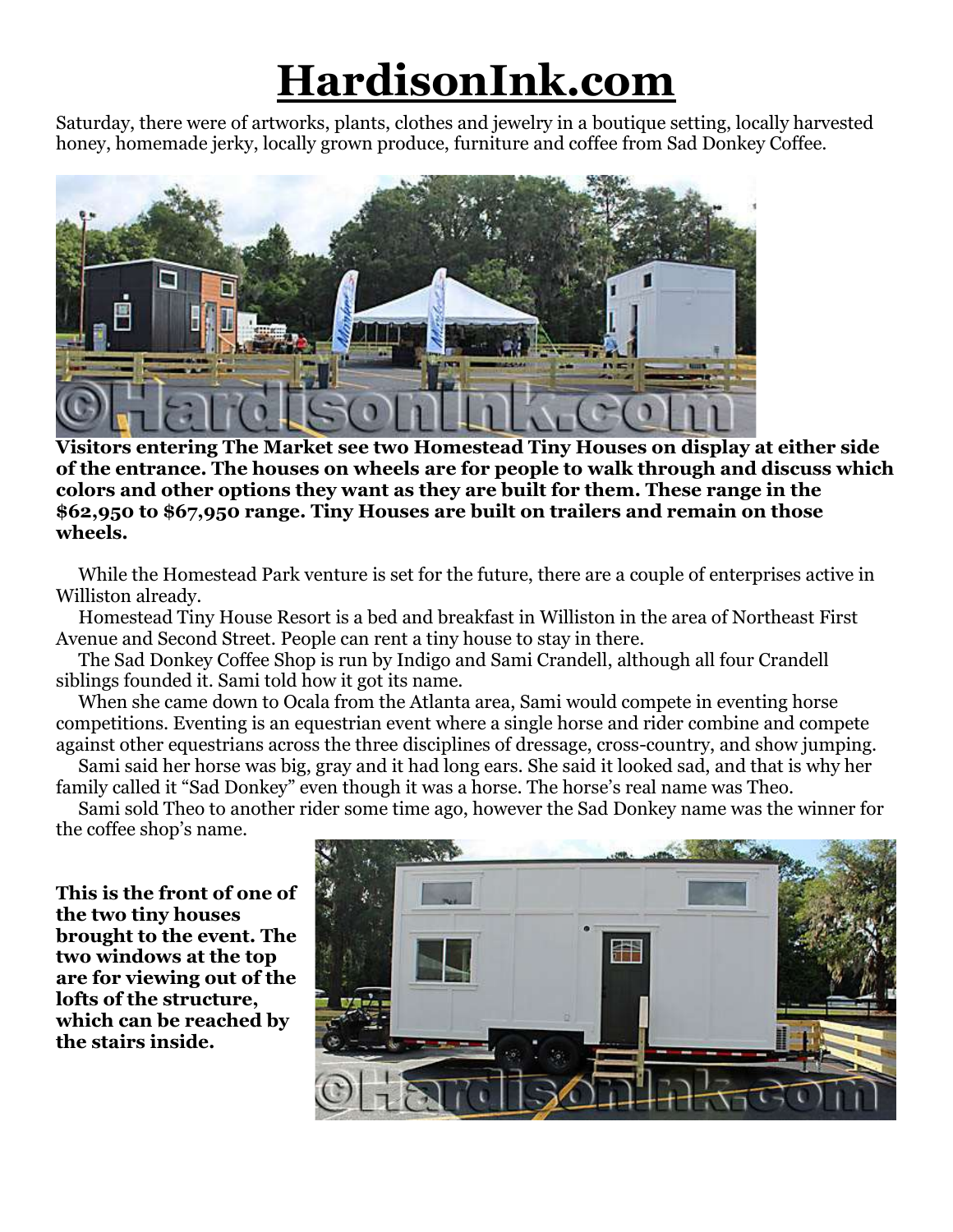

**Vii Tanner, Homestead Tiny House production manager, stands next to one of the tiny houses brought for display. He stands five-foot, 11-inches tall to put the house in perspective for size.**

**Walking up the indoor stairs to the master loft, this is the view. There is not enough room for a 5-foot, 10-inch tall man to stand up, but a person can get onto the bed on their knees.**





**Kevin West, co-founder and product director of Homestead Tiny House Co., stand next to a couple of artistic renderings of the future Homestead Park. The picture at the left shows the temporary scenario for The Market. The picture at the right shows one of the resting places in the park, where people can relax between dining and entertainment. At the southern end of the property now is the planned area for the more permanent location for The Market.**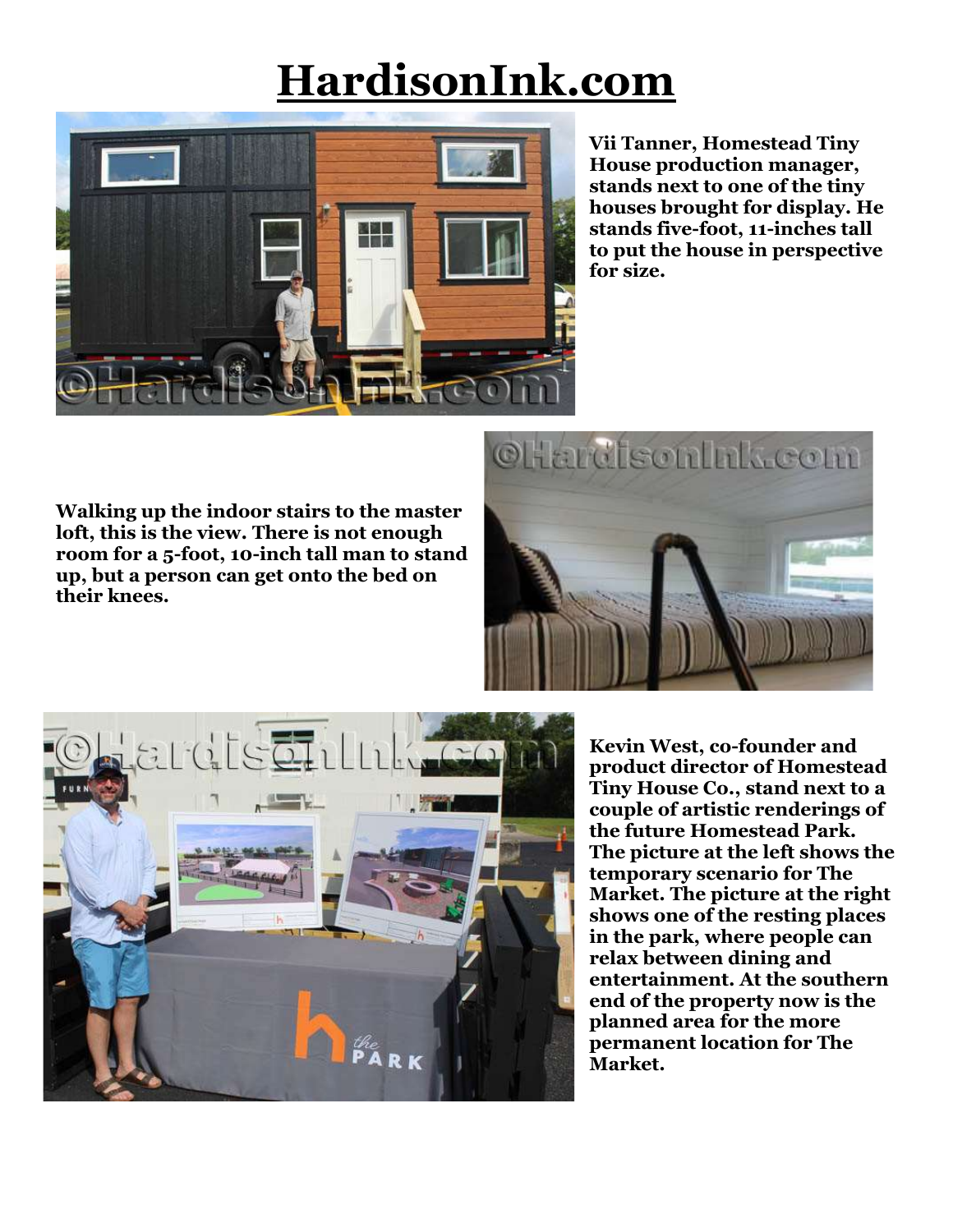

**Matt Crandell, cofounder of Homestead Tiny House Co., speaks to people as he stands in one of the booths where an artist showed her works.**

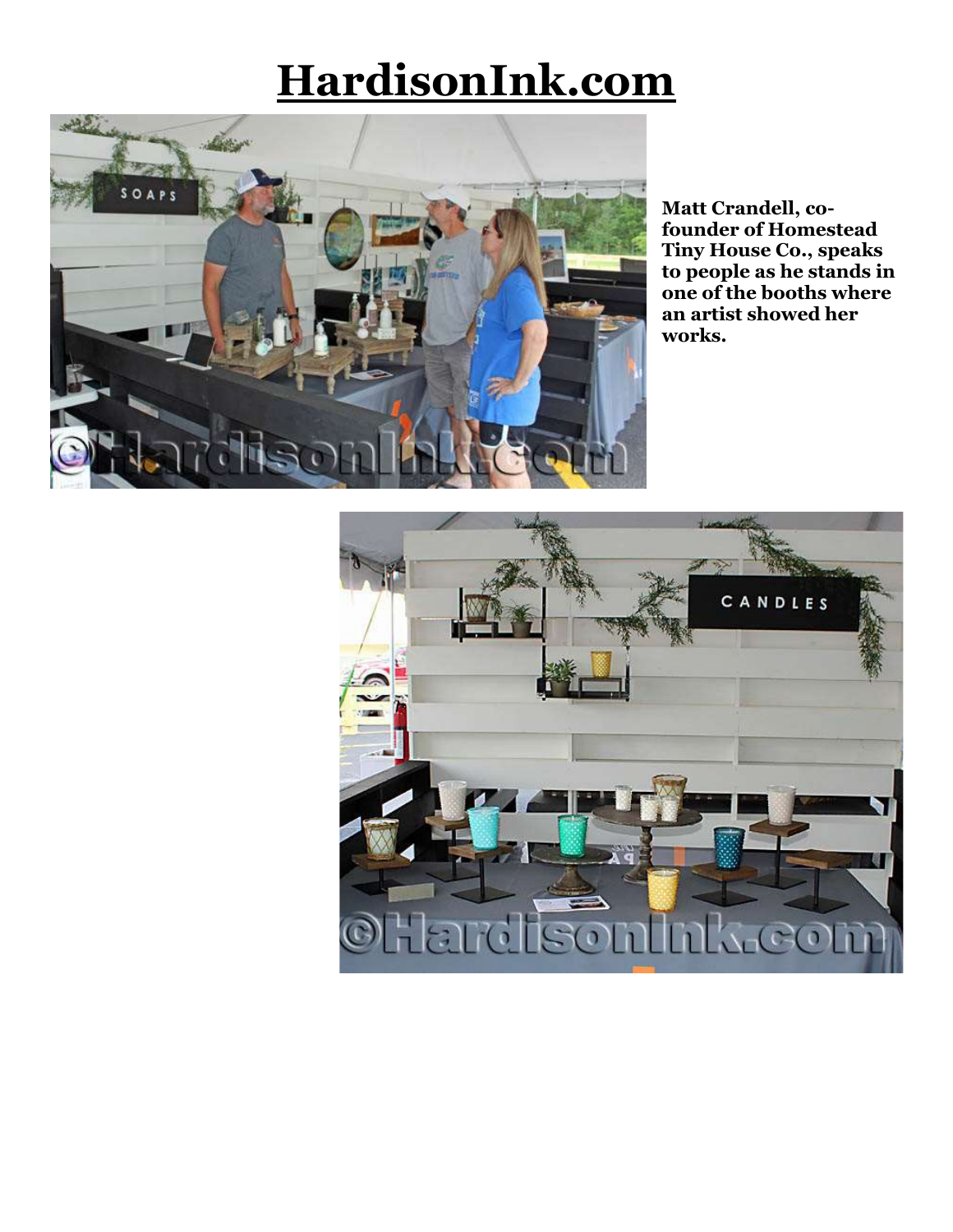

**Visitors look at art**



**Art waits to be viewed.**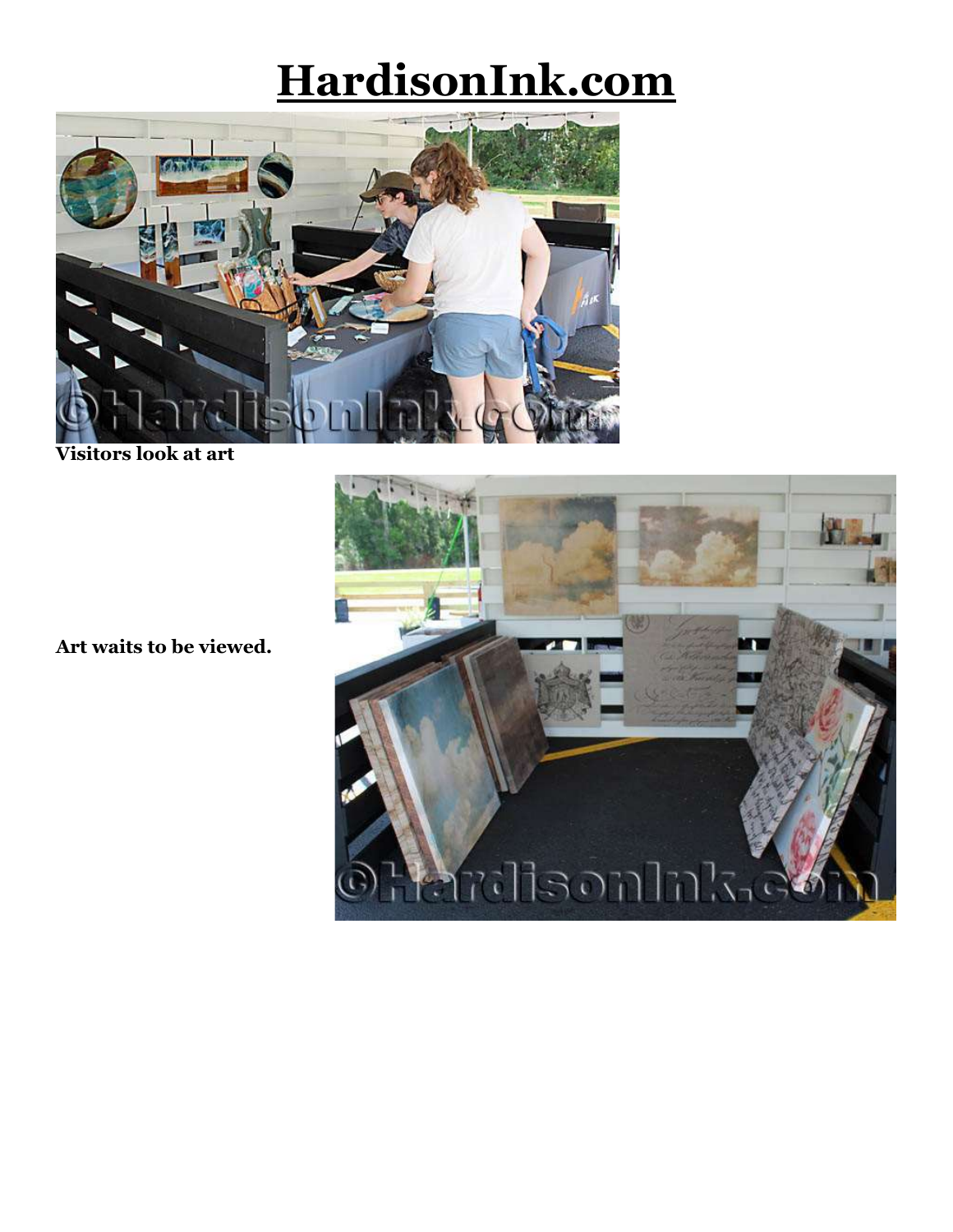

**High quality beef jerky waits for buyers. Matt Crandell tried the spicy version, and it was spicy.**

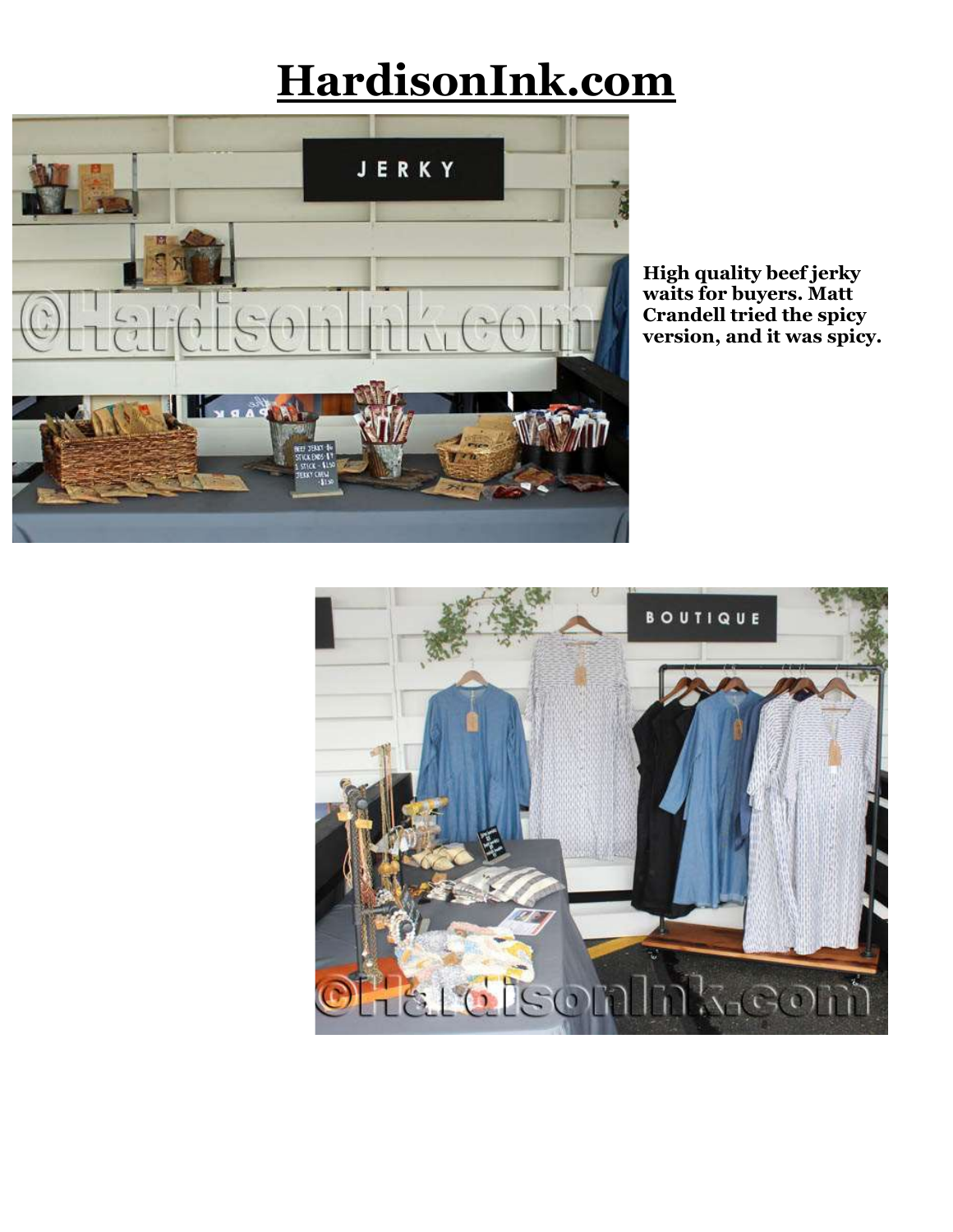



**Beautiful plants are ready to be purchased.**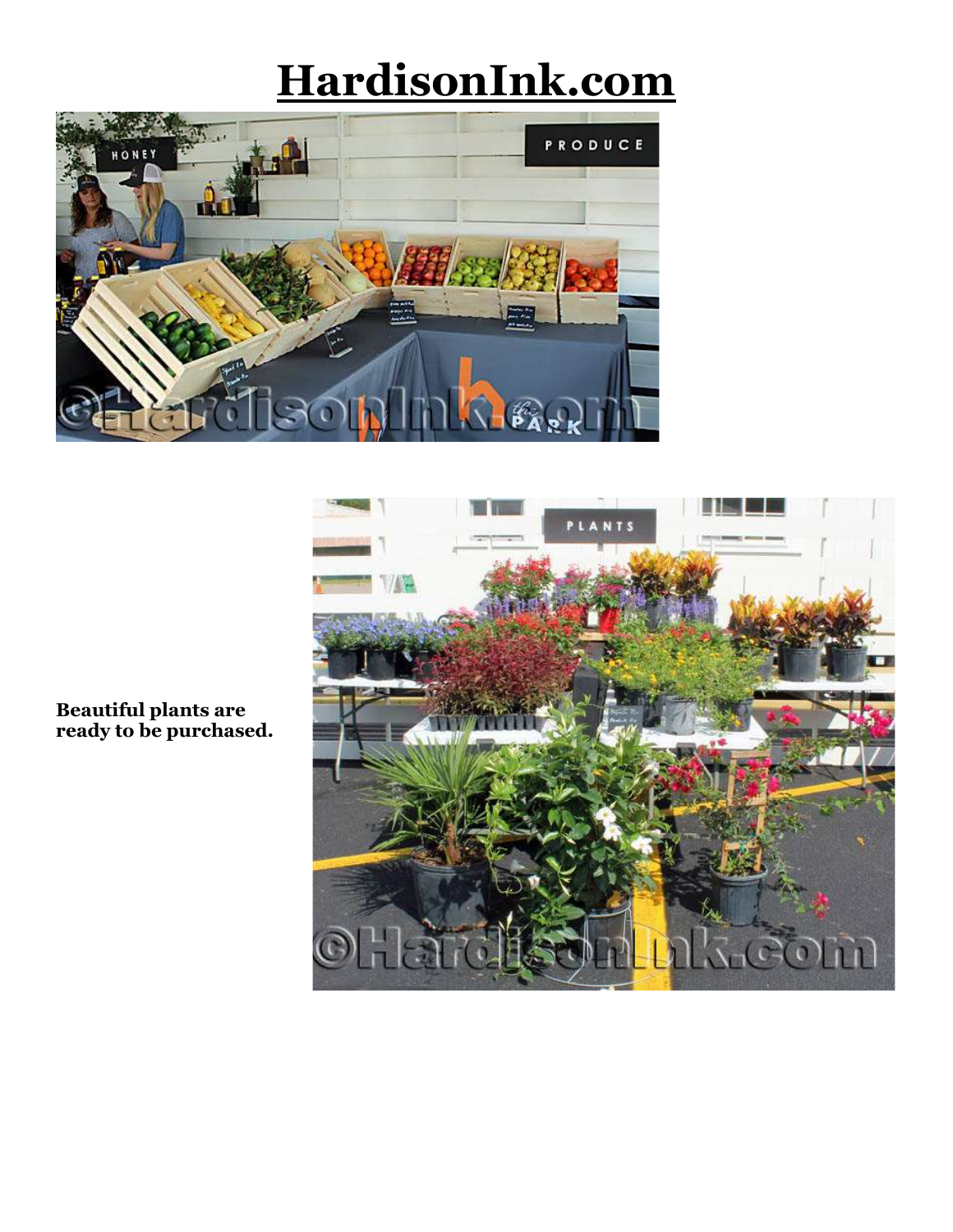

**Victor Suarez, owner of the Arepa-Burger Venezuelan Cuisine food truck, stands near his mobile kitchen.**

 As for the tiny houses, there were two brought from the manufacturing shops in Alpharetta, Georgia, on Friday. Both showed they are completely functional as a tiny house.



 Homestead Tiny House Co-Founder Kevin West, who co-founded the company with Matt Crandell, towed one of the tiny houses on display in Williston with a Ford F-250. Homestead Tiny House